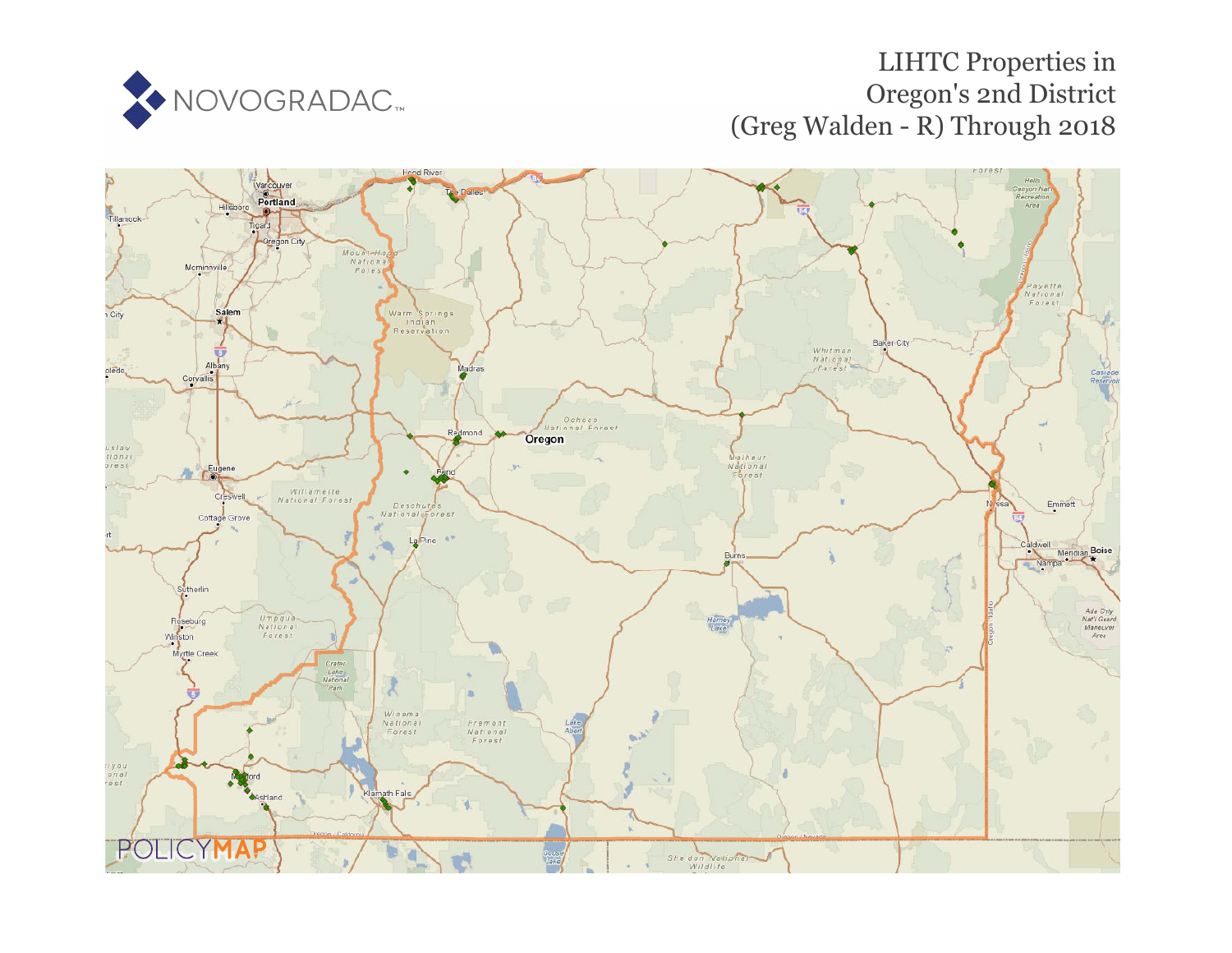| <b>Project Name</b>                | <b>Address</b>                                 | City                       | <b>State</b> | <b>Zip Code</b> | Nonprofit<br><b>Sponsor</b> | <b>Allocation</b><br>Year | <b>Annual</b><br><b>Allocated</b><br><b>Amount</b> | <b>Year PIS</b> | <b>Construction Type</b> | <b>Total</b><br><b>Units</b> | Low<br><b>Income</b><br><b>Units</b> | <b>Rent or</b><br><b>Income</b><br><b>Ceiling</b> | <b>Credit %</b>                         | Tax-<br><b>Exempt</b><br><b>Bond</b> | <b>HUD Multi-Family</b><br>Financing/<br><b>Rental Assistance</b> |
|------------------------------------|------------------------------------------------|----------------------------|--------------|-----------------|-----------------------------|---------------------------|----------------------------------------------------|-----------------|--------------------------|------------------------------|--------------------------------------|---------------------------------------------------|-----------------------------------------|--------------------------------------|-------------------------------------------------------------------|
| <b>QUAIL RUN APTS</b>              | <b>20 ERICKSON</b><br>AVE                      | <b>SHADY COVE</b>          | OR           | 97539           | $\rm No$                    | 2005                      | \$38,894                                           | 2006            | Acquisition and Rehab 24 |                              | 24                                   | <b>60% AMGI</b>                                   | $30\,\%$ present $\,\mathrm{Yes}$ value |                                      |                                                                   |
| <b>WEST ALAMEDA -</b><br>OREGON 1  | 833 ALAMEDA<br>DR                              | <b>ONTARIO</b>             | OR           | 97914           | No                          | 2006                      | \$68,504                                           | 2006            | Acquisition and Rehab 32 |                              | $32\,$                               | 60% AMGI                                          | 30 % present $\rm\,Yes$<br>value        |                                      |                                                                   |
| <b>INDIAN HILLS</b>                | 1335 SW<br><b>SECOND ST</b>                    | <b>PENDLETON</b>           | ${\rm OR}$   | 97801           | $\rm No$                    | 2007                      | \$92,915                                           | 2007            | Acquisition and Rehab 48 |                              | 48                                   | 60% AMGI                                          | $30\,\%$ present $\,\mathrm{Yes}$ value |                                      |                                                                   |
| <b>MAPLE TERRACE -</b><br>MEDFORD  | 5 MACE RD                                      | MEDFORD                    | OR           | 97501           | Yes                         | 2006                      | \$700,000                                          | 2007            | <b>New Construction</b>  | 82                           | ${\bf 81}$                           | 60% AMGI                                          | $70\,\%$ present $\,$ No value          |                                      |                                                                   |
| PINEHURST APTS                     | 1502 21ST ST                                   | LA GRANDE                  | OR           | 97850           |                             | 2007                      | \$94,276                                           | 2007            | Acquisition and Rehab 46 |                              | 46                                   | 60% AMGI                                          | $30\,\%$ present $\,\mathrm{Yes}$ value |                                      |                                                                   |
| RIDGEMONT APTS                     | 2210 SW 19TH<br>ST                             | <b>REDMOND</b>             | OR           | 97756           |                             | 2007                      | \$94,087                                           | 2007            | Acquisition and Rehab 46 |                              | 46                                   | 60% AMGI                                          | $30\,\%$ present $\,\mathrm{Yes}$ value |                                      |                                                                   |
| <b>WASHINGTON PARK</b>             | 925 COWL ST                                    | MILTON<br><b>FREEWATER</b> | ${\rm OR}$   | 97862           |                             | 2007                      | \$86,427                                           | 2007            | Acquisition and Rehab 46 |                              | 46                                   | 60% AMGI                                          | $30\,\%$ present $\,\mathrm{Yes}$ value |                                      |                                                                   |
| <b>CONIFER GARDENS</b>             | 700 ROYAL AVE MEDFORD                          |                            | OR           | 97504           | Yes                         | 2007                      | \$185,440                                          | 2008            | Acquisition and Rehab 52 |                              | $^{\rm 52}$                          | 60% AMGI                                          | $70$ % present $\,$ No $\,$<br>value    |                                      |                                                                   |
| <b>GRANDE WOODS APTS</b>           | 2005<br>B GEKELER $\;$ LA GRANDE<br>${\rm LN}$ |                            | ${\rm OR}$   | 97850           | Yes                         | 2007                      | \$188,217                                          | 2008            | Acquisition and Rehab 50 |                              | ${\bf 50}$                           | 60% AMGI                                          | $30\,\%$ present $\,$ Yes value         |                                      |                                                                   |
| PENDLETON SQUARE<br>APTS I         | 300 SW 28TH<br>DR                              | <b>PENDLETON</b>           | OR           | 97801           | Yes                         | 2007                      | \$89,136                                           | 2008            | Acquisition and Rehab 30 |                              | $30\,$                               | 60% AMGI                                          | $30\,\%$ present $\,\mathrm{Yes}$ value |                                      |                                                                   |
| PENDLETON SQUARE<br><b>APTS II</b> | 294 SW 28TH<br>DR                              | <b>PENDLETON</b>           | OR           | 97801           | Yes                         | 2007                      | \$38,367                                           | 2008            | Acquisition and Rehab 15 |                              | 15                                   | 60% AMGI                                          | $30\,\%$ present $\,\mathrm{Yes}$ value |                                      |                                                                   |
| <b>ROGUE RIVER ESTATES</b>         | 1395 POPLAR DR MEDFORD                         |                            | ${\rm OR}$   | 97504           | Yes                         | 2008                      | \$225,072                                          | 2008            | Acquisition and Rehab 94 |                              | 94                                   | 60% AMGI                                          | $30\,\%$ present $\,\mathrm{Yes}$ value |                                      |                                                                   |
| <b>SUNLAND PARK APTS</b>           | 1630 W<br><b>SUNLAND AVE</b>                   | <b>HERMISTON</b>           | OR           | 97838           | Yes                         | 2007                      | \$119,224                                          | 2008            | Acquisition and Rehab 40 |                              | 40                                   | 60% AMGI                                          | $30\,\%$ present $\,\mathrm{Yes}$ value |                                      |                                                                   |

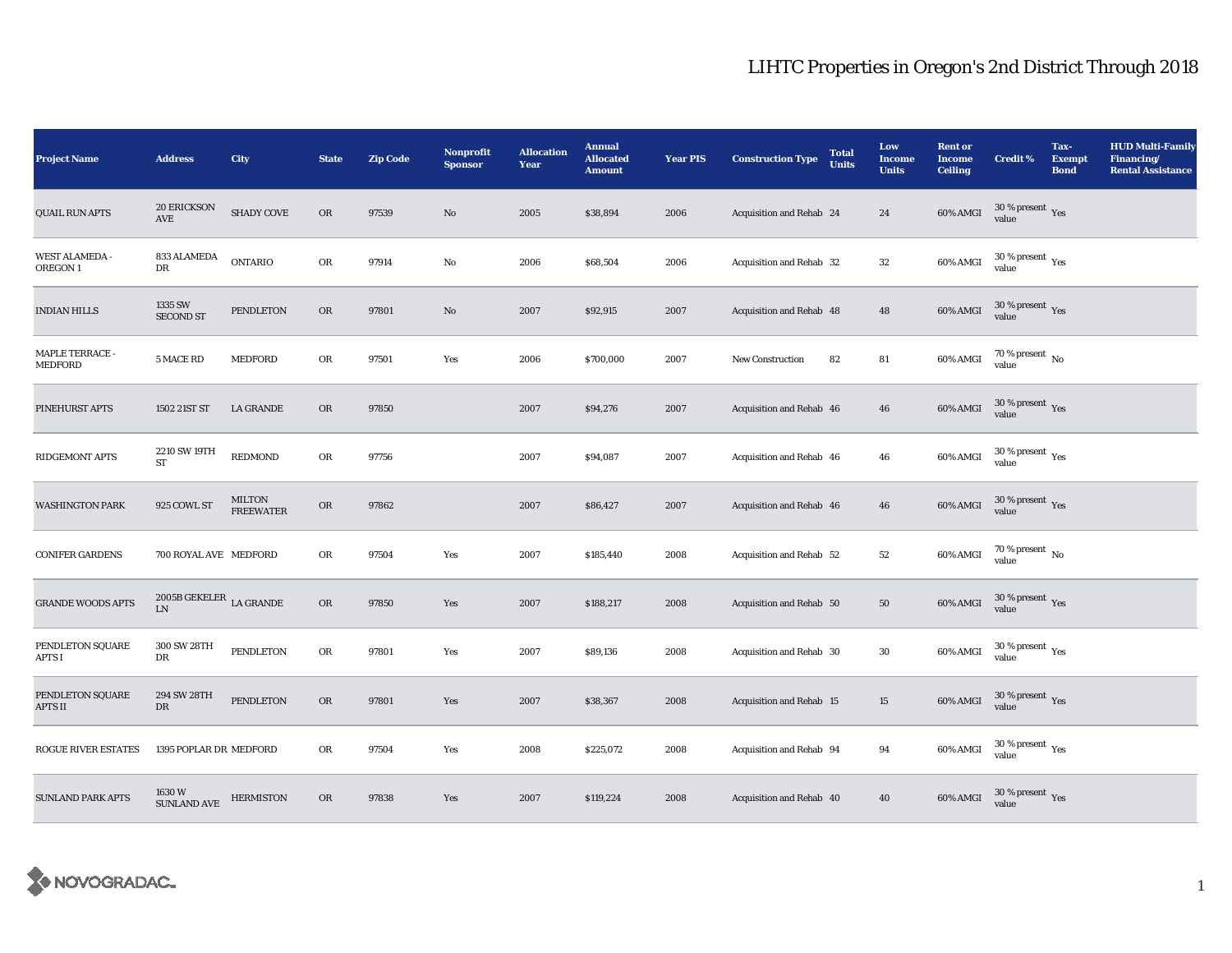| <b>Project Name</b>                                | <b>Address</b>                    | City             | <b>State</b> | <b>Zip Code</b> | <b>Nonprofit</b><br><b>Sponsor</b> | <b>Allocation</b><br>Year | <b>Annual</b><br><b>Allocated</b><br><b>Amount</b> | <b>Year PIS</b> | <b>Construction Type</b> | <b>Total</b><br><b>Units</b> | Low<br><b>Income</b><br><b>Units</b> | <b>Rent or</b><br><b>Income</b><br><b>Ceiling</b> | <b>Credit %</b>       | Tax-<br><b>Exempt</b><br><b>Bond</b> | <b>HUD Multi-Family</b><br>Financing/<br><b>Rental Assistance</b> |
|----------------------------------------------------|-----------------------------------|------------------|--------------|-----------------|------------------------------------|---------------------------|----------------------------------------------------|-----------------|--------------------------|------------------------------|--------------------------------------|---------------------------------------------------|-----------------------|--------------------------------------|-------------------------------------------------------------------|
| PUTNAM POINTE                                      | 750 NW LAVA<br>RD                 | <b>BEND</b>      | OR           | 97703           |                                    | 2007                      | \$621,957                                          | 2009            | Not Indicated            | 33                           | 33                                   |                                                   | Not<br>Indicated      |                                      |                                                                   |
| <b>SCENIC HEIGHTS</b>                              | 1825 SCENIC<br>AVE                | CENTRAL POINT OR |              | 97502           |                                    | 2008                      | \$659,000                                          | 2009            | Not Indicated            | 48                           | ${\bf 48}$                           |                                                   | Not<br>Indicated      |                                      |                                                                   |
| DISCOVERY PARK LODGE                               | 2868 NW<br>CROSSING DR            | ${\tt BEND}$     | OR           | 97703           |                                    | 2008                      | \$754,996                                          | 2009            | Not Indicated            | 53                           | 53                                   |                                                   | Not<br>Indicated      |                                      |                                                                   |
| <b>BOARDMAN APTS</b>                               | 331 NW<br><b>BOARDMAN</b><br>AVE  | <b>BOARDMAN</b>  | OR           | 97818           |                                    | 2010                      | \$60,777                                           | 2010            | Acquisition and Rehab 12 |                              | $12\,$                               |                                                   | 70 % present<br>value |                                      |                                                                   |
| <b>BUTTERCREEK APTS</b>                            | 400 SW 11TH ST HERMISTON          |                  | OR           | 97838           |                                    | 2010                      | \$223,755                                          | 2010            | Not Indicated            | 86                           | 85                                   |                                                   | Not<br>Indicated      |                                      |                                                                   |
| COTTONWOOD I                                       | <b>610 SE SIXTH ST HERMISTON</b>  |                  | OR           | 97838           |                                    | 2009                      | \$172,169                                          | 2010            | Not Indicated            | 22                           | 22                                   |                                                   | Not<br>Indicated      |                                      |                                                                   |
| COTTONWOOD II                                      | 750 SE SIXTH ST HERMISTON         |                  | OR           | 97838           |                                    | 2009                      | \$117,738                                          | 2010            | Not Indicated            | 24                           | 24                                   |                                                   | Not<br>Indicated      |                                      |                                                                   |
| <b>CREST BUTTE APTS</b>                            | 1695 NE<br>PURCELL BLVD           | <b>BEND</b>      | OR           | 97701           |                                    | 2008                      | \$413,823                                          | 2010            | Not Indicated            | 52                           | 41                                   |                                                   | Not<br>Indicated      |                                      |                                                                   |
| <b>FAIRVIEW APTS</b>                               | 555 NW NINTH ONTARIO<br>ST        |                  | OR           | 97914           |                                    | 2010                      | \$118,662                                          | 2010            | Not Indicated            | 40                           | 39                                   |                                                   | Not<br>Indicated      |                                      |                                                                   |
| IRIS GLEN TOWNHOMES 135 OLD FT RD KLAMATH FALLS OR |                                   |                  |              | 97601           |                                    | 2009                      | \$732,160                                          | 2010            | Not Indicated            | 37                           | 37                                   |                                                   | Not<br>Indicated      |                                      |                                                                   |
| LITTLE DESCHUTES<br>LODGE                          | 51725<br>HUNTINGTON LA PINE<br>RD |                  | OR           |                 |                                    | 2008                      | \$377,374                                          | 2010            | Not Indicated            | 26                           | 26                                   |                                                   | Not<br>Indicated      |                                      |                                                                   |
| PUTNAM LOFTS                                       | 750 NW LAVA<br>RD                 | ${\tt BEND}$     | OR           | 97703           |                                    | 2010                      | \$225,000                                          | 2010            | Not Indicated            | 10                           | 10                                   |                                                   | Not<br>Indicated      |                                      |                                                                   |
| QUIMBY APTS RENEWAL                                | $455$ NE QUIMBY $\,$ BEND<br>AVE  |                  | OR           | 97701           |                                    | 2010                      | \$441,050                                          | 2010            | Not Indicated            | 52                           | $^{\rm 52}$                          |                                                   | Not<br>Indicated      |                                      |                                                                   |

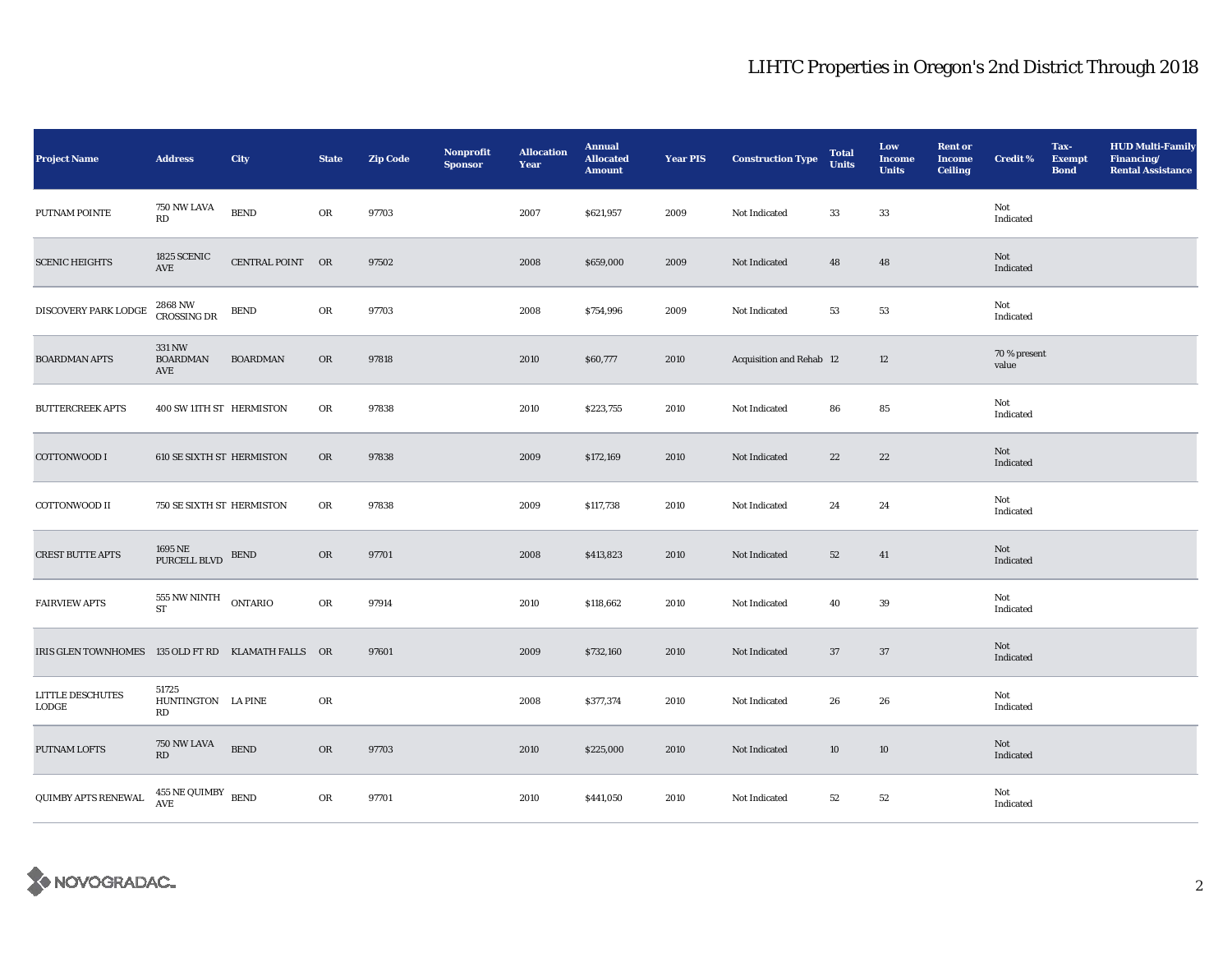| <b>Project Name</b>                              | <b>Address</b>                                | City                            | <b>State</b> | <b>Zip Code</b> | Nonprofit<br><b>Sponsor</b> | <b>Allocation</b><br>Year | <b>Annual</b><br><b>Allocated</b><br><b>Amount</b> | <b>Year PIS</b> | <b>Construction Type</b> | <b>Total</b><br><b>Units</b> | Low<br><b>Income</b><br><b>Units</b> | <b>Rent or</b><br><b>Income</b><br><b>Ceiling</b> | <b>Credit %</b>                             | Tax-<br><b>Exempt</b><br><b>Bond</b> | <b>HUD Multi-Family</b><br>Financing/<br><b>Rental Assistance</b> |
|--------------------------------------------------|-----------------------------------------------|---------------------------------|--------------|-----------------|-----------------------------|---------------------------|----------------------------------------------------|-----------------|--------------------------|------------------------------|--------------------------------------|---------------------------------------------------|---------------------------------------------|--------------------------------------|-------------------------------------------------------------------|
| <b>HOOD RIVER CROSSING</b><br><b>APTS</b>        | 3145 CASCADE<br>$\operatorname{AVE}$          | <b>HOOD RIVER</b>               | OR           | 97031           | Yes                         | 2009                      | \$1,567,666                                        | 2011            | New Construction         | 40                           | 39                                   | $60\%$ AMGI                                       | $70$ % present $\,$ No value                |                                      |                                                                   |
| <b>INDIAN CREEK COURT</b>                        | 1615 NINTH CT HOOD RIVER                      |                                 | OR           | 97031           | No                          | 2008                      | \$180,503                                          | 2011            | Acquisition and Rehab 48 |                              | 48                                   | 60% AMGI                                          | 30 % present $\rm\,Yes$<br>value            |                                      |                                                                   |
| LA GRANDE RETIREMENT 1612 SEVENTH<br><b>APTS</b> | ST                                            | <b>LA GRANDE</b>                | $_{\rm OR}$  | 97850           | No                          | 2011                      | \$328,333                                          | 2011            | Acquisition and Rehab 46 |                              | 46                                   | 60% AMGI                                          | $70$ % present $\,$ No value                |                                      |                                                                   |
| <b>SNOWBERRY BROOK</b>                           | 350 CLAY ST                                   | <b>ASHLAND</b>                  | OR           | 97520           | Yes                         | 2010                      | \$825,000                                          | 2011            | New Construction         | 60                           | 59                                   | 60% AMGI                                          | $70$ % present $\,$ No value                |                                      |                                                                   |
| ARENDS PLACE II                                  | 830<br>SIEVERKROPP HOOD RIVER<br>DR           |                                 | ${\rm OR}$   | 97031           | No                          | 2010                      | \$533,337                                          | 2012            | Acquisition and Rehab 62 |                              | 61                                   | 60% AMGI                                          | $70$ % present $\,$ No value                |                                      |                                                                   |
| <b>CANTERBURY HILLS</b>                          | 3696<br><b>ARROWHEAD</b><br>DR                | MEDFORD                         | ${\rm OR}$   | 97504           | Yes                         | 2010                      | \$870,000                                          | 2012            | New Construction         | 48                           | $\bf 47$                             | 60% AMGI                                          | $70$ % present $\,$ No $\,$<br>value        |                                      |                                                                   |
| <b>CASTLE ROCK APTS</b>                          | 451 TATONE ST BOARDMAN                        |                                 | OR           | 97818           | Yes                         | 2011                      | \$870,000                                          | 2012            | <b>New Construction</b>  | 40                           | 39                                   | 60% AMGI                                          | $70$ % present $\,$ No value                |                                      |                                                                   |
| <b>RIO BELLA</b>                                 | 1650 HOPE AVE HOOD RIVER                      |                                 | OR           | 97031           | Yes                         | 2011                      | \$509,230                                          | 2012            | Acquisition and Rehab 54 |                              | 54                                   | 60% AMGI                                          | <b>Both 30%</b><br>and 70%<br>present value | No                                   |                                                                   |
| SPRING STREET APTS                               | 750 SPRING ST MEDFORD                         |                                 | OR           | 97504           | Yes                         | 2011                      | \$435,487                                          | 2012            | Acquisition and Rehab 56 |                              | 56                                   | 60% AMGI                                          | <b>Both 30%</b><br>and 70%<br>present value | $\mathbf{N}\mathbf{o}$               |                                                                   |
| <b>SUNRISE ESTATES</b>                           | 2700W<br><b>SEVENTH ST</b>                    | THE DALLES                      | OR           | 97058           | No                          | 2010                      | \$924,772                                          | 2012            | Acquisition and Rehab 80 |                              | 80                                   | 60% AMGI                                          | <b>Both 30%</b><br>and 70%<br>present value | No                                   | No                                                                |
| HIGH DESERT COMMONS                              | $2195$ SW CANAL REDMOND BLVD                  |                                 | OR           | 97756           | No                          | 2010                      | \$602,215                                          | 2012            | New Construction         | 28                           | 27                                   | 60% AMGI                                          | $70$ % present $\,$ No value                |                                      | $\mathbf{No}$                                                     |
| <b>HIGH VALLEY ESTATES</b>                       |                                               | 1333 AVALON ST KLAMATH FALLS OR |              | 97603           | Yes                         | 2012                      | \$326,107                                          | 2013            | Acquisition and Rehab 37 |                              | 74                                   | 60% AMGI                                          | <b>Both 30%</b><br>and 70%<br>present value | No                                   | Yes                                                               |
| <b>LITTLE DESCHUTES</b><br>LODGE II              | $51745$ LITTLE DESCHUTES LN $\,$ LA PINE $\,$ |                                 | OR           | 97739           | No                          | 2012                      | \$522,792                                          | 2013            | <b>New Construction</b>  | 26                           | 52                                   | 60% AMGI                                          | $70$ % present $\,$ No $\,$ value $\,$      |                                      | No                                                                |

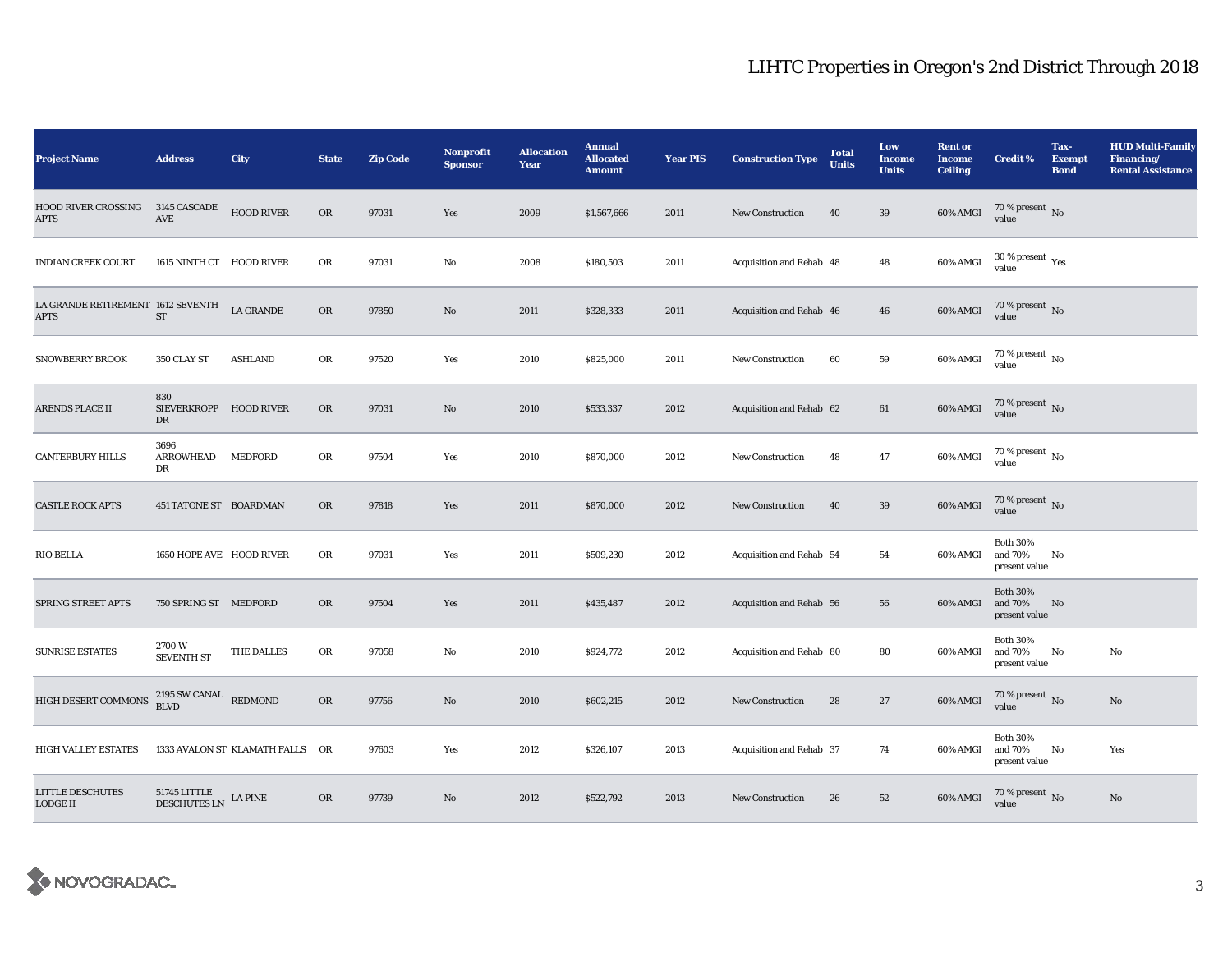| <b>Project Name</b>                                | <b>Address</b>                                                                                         | City               | <b>State</b> | <b>Zip Code</b> | Nonprofit<br><b>Sponsor</b> | <b>Allocation</b><br>Year | <b>Annual</b><br><b>Allocated</b><br><b>Amount</b> | <b>Year PIS</b> | <b>Construction Type</b>  | <b>Total</b><br><b>Units</b> | Low<br><b>Income</b><br><b>Units</b> | <b>Rent or</b><br><b>Income</b><br><b>Ceiling</b> | <b>Credit %</b>                             | Tax-<br><b>Exempt</b><br><b>Bond</b> | <b>HUD Multi-Family</b><br>Financing/<br><b>Rental Assistance</b> |
|----------------------------------------------------|--------------------------------------------------------------------------------------------------------|--------------------|--------------|-----------------|-----------------------------|---------------------------|----------------------------------------------------|-----------------|---------------------------|------------------------------|--------------------------------------|---------------------------------------------------|---------------------------------------------|--------------------------------------|-------------------------------------------------------------------|
| <b>BOARDMAN TRAIL APTS</b>                         | 295 NE<br>BOARDMAN<br>AVE                                                                              | <b>BOARDMAN</b>    | OR           | 97818           | Yes                         | 2013                      | \$466,700                                          | 2013            | New Construction          | 24                           | 24                                   | 50% AMGI                                          | $30$ % present $\,$ No $\,$<br>value        |                                      | No                                                                |
| <b>CROOKED RIVER APTS (3)</b><br>SITES)            | 950 SW<br><b>MADISON ST</b>                                                                            | <b>MADRAS</b>      | OR           | 97741           | No                          | 2013                      | \$279,675                                          | 2013            | New Construction          | 94                           | 93                                   | 50% AMGI                                          | 70 % present $\,$ Yes<br>value              |                                      | $\mathbf{No}$                                                     |
| CHERRY CREEK I                                     | 1002 N<br>BERKELEY WAY                                                                                 | MEDFORD            | OR           | 97504           | No                          | 2014                      | \$820,000                                          | 2014            | Acquisition and Rehab 50  |                              | 49                                   | 50% AMGI                                          | Not<br>Indicated                            | No                                   | No                                                                |
| ARIEL GLEN APTS SITE 1                             | $1700$ SE TEMPEST DR                                                                                   | ${\tt BEND}$       | OR           | 97702           | $\mathbf{N}\mathbf{o}$      | 2013                      | \$343,823                                          | 2014            | Acquisition and Rehab 140 |                              | 140                                  | 60% AMGI                                          | $30\,\%$ present $\,\mathrm{Yes}$ value     |                                      | Yes                                                               |
| <b>BROOKSIDE ROSE APTS</b><br>SITE <sub>1</sub>    | 933 N ROSE ST PHOENIX                                                                                  |                    | OR           | 97535           | No                          | 2013                      | \$820,000                                          | 2014            | Acquisition and Rehab 76  |                              | 76                                   | 60% AMGI                                          | $70$ % present $\,$ No $\,$<br>value        |                                      | No                                                                |
| <b>BROOKSIDE ROSE APTS</b><br>SITE <sub>2</sub>    | 1108 N ROSE ST PHOENIX                                                                                 |                    | OR           | 97535           |                             | 2013                      | \$820,000                                          | 2014            | Not Indicated             | 36                           | ${\bf 36}$                           |                                                   | Not<br>Indicated                            |                                      |                                                                   |
| <b>HEALY HEIGHTS APTS</b><br>SITE <sub>2</sub>     | <b>1900 NE BEAR</b><br><b>CREEK RD</b>                                                                 | <b>BEND</b>        | OR           | 97702           |                             | 2013                      | \$343,823                                          | 2014            | Not Indicated             | 70                           | 70                                   |                                                   | Not<br>Indicated                            |                                      |                                                                   |
| BLUE SPRINGS CROSSING                              | 10800 S<br>WALTON RD                                                                                   | <b>ISLAND CITY</b> | OR           | 97850           | No                          | 2014                      | \$715,835                                          | 2015            | New Construction          | 38                           | ${\bf 38}$                           | 60% AMGI                                          | $70$ % present $\,$ No value                |                                      | $\mathbf{No}$                                                     |
| <b>REINDEER MEADOWS</b>                            | 1601 SW<br>REINDEER AVE                                                                                | REDMOND            | OR           | 97756           | No                          | 2014                      | \$139,384                                          | 2015            | Acquisition and Rehab 50  |                              | 50                                   | 60% AMGI                                          | 30 % present $\rm\thinspace_{Yes}$<br>value |                                      | No                                                                |
| <b>IRONHORSE LODGE</b>                             | 435 NE<br><b>WAYFINDER</b><br><b>WAY</b>                                                               | PRINEVILLE         | ${\rm OR}$   | 97754           | $\mathbf{N}\mathbf{o}$      | 2015                      | \$561,638                                          | 2016            | <b>New Construction</b>   | 26                           | $25\,$                               | 60% AMGI                                          | $70$ % present $\,$ No $\,$ value $\,$      |                                      | $\mathbf{No}$                                                     |
| <b>PARKVIEW TERRACE</b>                            | 1002 SE PARK<br>PLAZA DR                                                                               | <b>GRANTS PASS</b> | ${\rm OR}$   | 97526           | Yes                         | 2014                      | \$845,649                                          | 2016            | New Construction          | 50                           | 49                                   | 60% AMGI                                          | $70$ % present $\,$ No $\,$<br>value        |                                      | No                                                                |
| RIVERSIDE APARTMENTS 375 SW H<br>+ CHENNAI LANDING | <b>STREET</b>                                                                                          | <b>MADRAS</b>      | OR           | 97741           | No                          | 2015                      | \$142,693                                          | 2016            | Acquisition and Rehab 65  |                              | 64                                   | 60% AMGI                                          | $30\,\%$ present $\,\mathrm{Yes}$ value     |                                      | $\mathbf{No}$                                                     |
| DAGGETT TOWNHOMES                                  | $2027\,\mathrm{NE}$<br>$\stackrel{\cdot -}{\text{DAGGETT}}$ LANE $\stackrel{\text{BEND}}{\text{BEND}}$ |                    | OR           | 97701           | No                          | 2016                      | \$142,871                                          | 2018            | New Construction          | 24                           | 24                                   | 60% AMGI                                          | 30 % present<br>value                       |                                      | Yes                                                               |

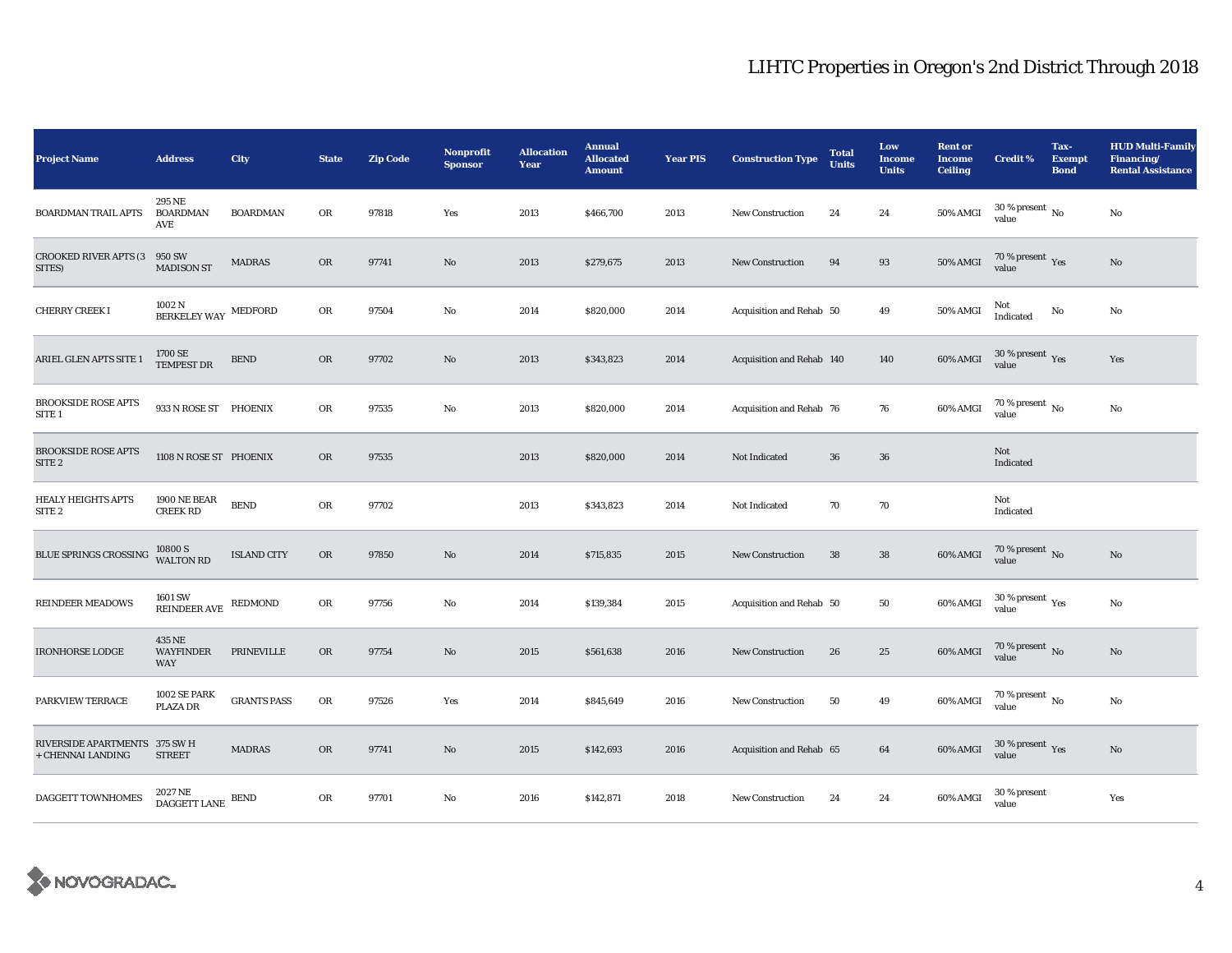| <b>Project Name</b>                                                                         | <b>Address</b>                                                                 | City                                                                                            | <b>State</b> | <b>Zip Code</b> | Nonprofit<br><b>Sponsor</b> | <b>Allocation</b><br>Year | <b>Annual</b><br><b>Allocated</b><br><b>Amount</b> | <b>Year PIS</b>      | <b>Construction Type</b> | <b>Total</b><br><b>Units</b> | Low<br><b>Income</b><br><b>Units</b> | <b>Rent or</b><br><b>Income</b><br><b>Ceiling</b> | <b>Credit %</b>       | Tax-<br><b>Exempt</b><br><b>Bond</b> | <b>HUD Multi-Family</b><br>Financing/<br><b>Rental Assistance</b> |
|---------------------------------------------------------------------------------------------|--------------------------------------------------------------------------------|-------------------------------------------------------------------------------------------------|--------------|-----------------|-----------------------------|---------------------------|----------------------------------------------------|----------------------|--------------------------|------------------------------|--------------------------------------|---------------------------------------------------|-----------------------|--------------------------------------|-------------------------------------------------------------------|
| MEADOWBROOK II APTS 601 E MAIN ST JOHN DAY                                                  |                                                                                |                                                                                                 | OR           | 97845           | Yes                         | 2017                      | \$195,075                                          | 2018                 | Acquisition and Rehab 19 |                              | 19                                   | 60% AMGI                                          | 70 % present<br>value |                                      | Yes                                                               |
| OCHOCO SCHOOL APTS                                                                          | 440 NW<br><b>MADRAS HWY</b>                                                    | PRINEVILLE                                                                                      | OR           | 97754           | No                          | 2017                      | \$804,788                                          | 2018                 | Acquisition and Rehab 29 |                              | 28                                   | 60% AMGI                                          | 70 % present<br>value |                                      | Yes                                                               |
| <b>SKY MEADOWS</b>                                                                          | 5145 SE<br>1919 TUNNEL ST                                                      | $\begin{tabular}{ll} HOMEDALE RD; & KLAMATH FALLS & OR \\ 530 N 8TH ST; & & & \\ \end{tabular}$ |              | 97601           | No                          | 2017                      | \$955,000                                          | 2018                 | New Construction         | 37                           | 36                                   | 60% AMGI                                          | 70 % present<br>value |                                      | Yes                                                               |
| <b>VILLAGE MEADOWS</b><br>HOUSING (PONDEROSA<br><b>HTS + HAWKS VIEW</b><br><b>ESTATES</b> ) | $601 + 680$ N<br><b>BROOKS CAMP</b><br>$RD + 51760$ LIL<br><b>DESCHUTES LN</b> | SISTERS/LAPINE OR                                                                               |              | 97759           | No                          | 2018                      | \$576,093                                          | 2018                 | New Construction         | 88                           | 88                                   | 60% AMGI                                          | 30 % present<br>value |                                      | Yes                                                               |
| OAK VIEW GARDENS                                                                            | <b>401 NE</b><br><b>ANDERSON ST</b>                                            | <b>GRANTS PASS</b>                                                                              | <b>OR</b>    | 97526           |                             | Insufficient<br>Data      | \$0                                                | Insufficient<br>Data | Not Indicated            | 42                           | $\bf{0}$                             |                                                   | Not<br>Indicated      |                                      |                                                                   |
| RIO BELLA HEIGHTS                                                                           | 1600 NINTH CT HOOD RIVER                                                       |                                                                                                 | ${\rm OR}$   | 97031           |                             | Insufficient<br>Data      | $\$0$                                              | Insufficient<br>Data | Not Indicated            | 26                           | $\mathbf 0$                          |                                                   | Not<br>Indicated      |                                      |                                                                   |
| STRATFORD APTS -<br><b>BEAVER STATE</b>                                                     | 553 CLAY ST                                                                    | <b>ASHLAND</b>                                                                                  | <b>OR</b>    | 97520           |                             | Insufficient<br>Data      | $\$0$                                              | Insufficient<br>Data | Not Indicated            | 50                           | $\mathbf 0$                          |                                                   | Not<br>Indicated      |                                      |                                                                   |
| <b>ROSE COURT APTS</b>                                                                      | 1108 N ROSE ST PHOENIX                                                         |                                                                                                 | OR           | 97535           | No                          | 1987                      | $\$0$                                              | 1987                 | New Construction         | 36                           | 36                                   |                                                   | 70 % present<br>value |                                      |                                                                   |
| <b>SUNNYSLOPE APTS</b>                                                                      | 621 N RIVER RD ROGUE RIVER                                                     |                                                                                                 | OR           | 97537           | No                          | 1987                      | \$0                                                | 1987                 | New Construction         | 36                           | 36                                   |                                                   | 70 % present<br>value |                                      |                                                                   |
| <b>COURTYARD APTS</b>                                                                       | $140$ SW NINTH $\,$<br><b>ST</b>                                               | <b>HERMISTON</b>                                                                                | OR           | 97838           | No                          | 1988                      | \$0\$                                              | 1988                 | Not Indicated            | 16                           | 16                                   |                                                   | 70 % present<br>value |                                      |                                                                   |
| FOUNTAIN COURT                                                                              | 894W<br>ORCHARD AVE                                                            | <b>HERMISTON</b>                                                                                | OR           | 97838           | No                          | 1988                      | \$0                                                | 1988                 | Not Indicated            | 10                           | 10                                   |                                                   | 70 % present<br>value |                                      |                                                                   |
| <b>HOLIDAY GARDENS -</b><br><b>JACKSONVILLE APTS</b>                                        | 556 G ST                                                                       | <b>JACKSONVILLE</b>                                                                             | OR           | 97530           | No                          | 1988                      | \$0                                                | 1988                 | New Construction         | 24                           | 24                                   |                                                   | 70 % present<br>value |                                      |                                                                   |
| <b>HOUSE</b>                                                                                | 1125 W NINTH<br><b>ST</b>                                                      | <b>MEDFORD</b>                                                                                  | OR           | 97501           | No                          | 1988                      | \$0                                                | 1988                 | Acquisition and Rehab 1  |                              | $\mathbf{1}$                         |                                                   | 70 % present<br>value |                                      |                                                                   |

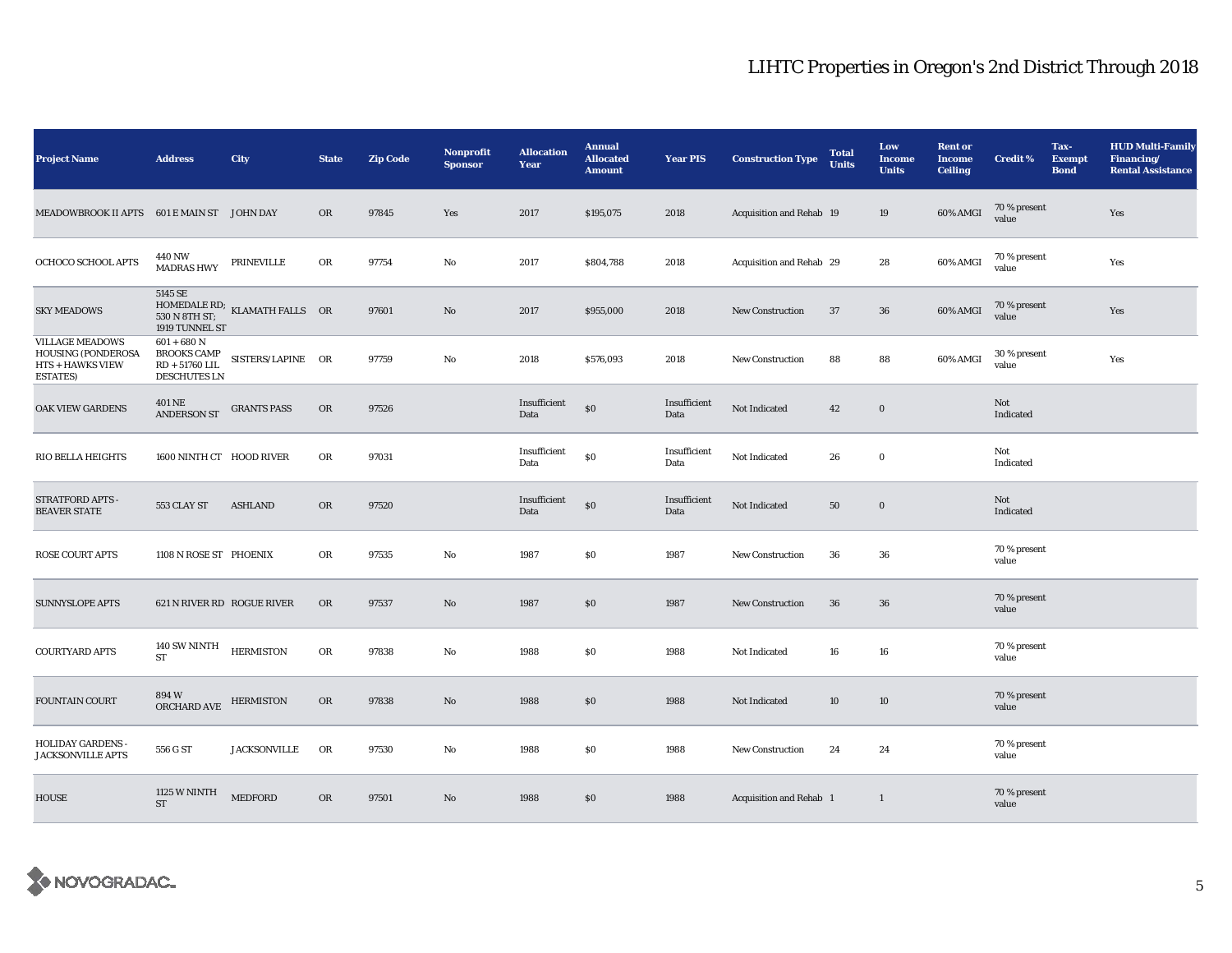| <b>Project Name</b>                            | <b>Address</b>                      | City               | <b>State</b> | <b>Zip Code</b> | <b>Nonprofit</b><br><b>Sponsor</b> | <b>Allocation</b><br>Year | <b>Annual</b><br><b>Allocated</b><br><b>Amount</b> | <b>Year PIS</b> | <b>Construction Type</b> | <b>Total</b><br><b>Units</b> | Low<br><b>Income</b><br><b>Units</b> | <b>Rent or</b><br><b>Income</b><br><b>Ceiling</b> | <b>Credit %</b>       | Tax-<br><b>Exempt</b><br><b>Bond</b> | <b>HUD Multi-Family</b><br>Financing/<br><b>Rental Assistance</b> |
|------------------------------------------------|-------------------------------------|--------------------|--------------|-----------------|------------------------------------|---------------------------|----------------------------------------------------|-----------------|--------------------------|------------------------------|--------------------------------------|---------------------------------------------------|-----------------------|--------------------------------------|-------------------------------------------------------------------|
| PARDEE LANE HOUSE                              | 105 PARDEE LN GRANTS PASS           |                    | OR           | 97527           | $\rm No$                           | 1988                      | $\$0$                                              | 1988            | Not Indicated            | $5\phantom{.0}$              | $\overline{5}$                       |                                                   | 70 % present<br>value |                                      |                                                                   |
| <b>HOLIDAY GARDENS -</b><br><b>TALENT APTS</b> | 220 HOLIDAY<br>LN.                  | <b>TALENT</b>      | <b>OR</b>    | 97540           | $\rm No$                           | 1988                      | \$0                                                | 1989            | New Construction         | 56                           | ${\bf 56}$                           |                                                   | 70 % present<br>value |                                      |                                                                   |
| <b>WABASH HOUSE</b>                            | 1165 WABASH<br>AVE                  | <b>MEDFORD</b>     | OR           | 97504           | No                                 | 1989                      | $\$0$                                              | 1989            | New Construction         | $\mathbf{1}$                 | $\mathbf{1}$                         |                                                   | 70 % present<br>value |                                      |                                                                   |
| <b>ASHLEY GARDEN APTS</b>                      | 245 TOLMAN<br><b>CREEK RD</b>       | <b>ASHLAND</b>     | OR           | 97520           | $\mathbf{No}$                      | 1989                      | \$66,581                                           | 1990            | New Construction         | 40                           | 40                                   |                                                   | 70 % present<br>value |                                      |                                                                   |
| BROOKSIDE COURT APTS 306 CHERYL LN PHOENIX     |                                     |                    | OR           | 97535           | $\mathbf{N}\mathbf{o}$             | 1988                      | \$0                                                | 1990            | <b>New Construction</b>  | 40                           | $\bf{0}$                             |                                                   | 70 % present<br>value |                                      |                                                                   |
| <b>BROOKSIDE VILLAGE</b><br><b>APTS</b>        | 933 N ROSE ST PHOENIX               |                    | $_{\rm OR}$  | 97535           | $\mathbf{N}\mathbf{o}$             | 1988                      | \$0                                                | 1990            | New Construction         | 40                           | 40                                   |                                                   | 70 % present<br>value |                                      |                                                                   |
| <b>BUTTE CREEK APTS</b>                        | 115 ONYX ST                         | <b>EAGLE POINT</b> | OR           | 97524           | No                                 | 1989                      | \$49,092                                           | 1990            | <b>New Construction</b>  | $32\,$                       | $31\,$                               |                                                   | 70 % present<br>value |                                      |                                                                   |
| <b>MEDFORD HOTEL APTS</b>                      | 406 W MAIN ST MEDFORD               |                    | OR           | 97501           |                                    | 1988                      | $\$0$                                              | 1990            | Acquisition and Rehab 74 |                              | 74                                   |                                                   | 70 % present<br>value |                                      |                                                                   |
| <b>WILLOW CREEK APTS</b>                       | 410 NE OAK ST MADRAS                |                    | OR           | 97741           | No                                 | 1990                      | \$60,233                                           | 1990            | <b>New Construction</b>  | 40                           | 40                                   |                                                   | 70 % present<br>value |                                      |                                                                   |
| ARENDS PLACE I                                 | 830<br>SIEVERKROPP HOOD RIVER<br>DR |                    | ${\rm OR}$   | 97031           | $\rm No$                           | 1988                      | \$0\$                                              | 1991            | New Construction         | 51                           | 51                                   |                                                   | 70 % present<br>value |                                      |                                                                   |
| ARENDS PLACE APTS II                           | 2126 TUCKER<br>RD                   | <b>HOOD RIVER</b>  | ${\rm OR}$   | 97031           | No                                 | 1990                      | $\$0$                                              | 1991            | Not Indicated            | 41                           | 41                                   |                                                   | 30 % present<br>value |                                      |                                                                   |
| BROOKSIDE SENIOR APTS 306 CHERYL LN PHOENIX    |                                     |                    | OR           | 97535           | No                                 | 1989                      | \$9,496                                            | 1991            | <b>New Construction</b>  | 20                           | $\bf{0}$                             |                                                   | 70 % present<br>value |                                      |                                                                   |
| <b>GRANTS PASS SENIOR</b><br>HOUSING           | 1465 NE TENTH<br>${\rm ST}$         | <b>GRANTS PASS</b> | ${\rm OR}$   | 97526           | No                                 | 1990                      | \$88,946                                           | 1991            | Acquisition and Rehab 58 |                              | 58                                   |                                                   | 70 % present<br>value |                                      |                                                                   |

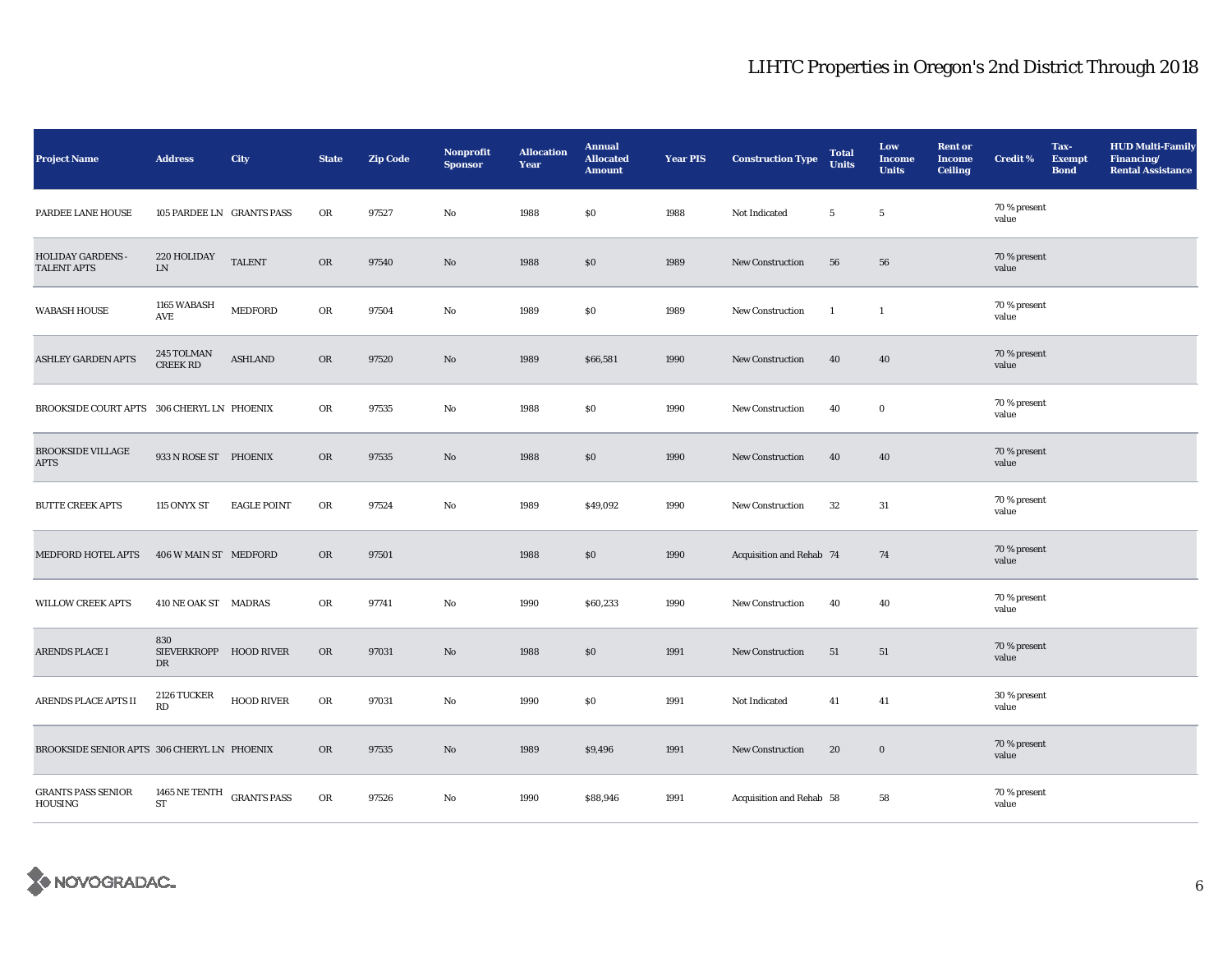| <b>Project Name</b>                             | <b>Address</b>                     | City               | <b>State</b> | <b>Zip Code</b> | Nonprofit<br><b>Sponsor</b> | <b>Allocation</b><br>Year | <b>Annual</b><br><b>Allocated</b><br><b>Amount</b> | <b>Year PIS</b> | <b>Construction Type</b> | <b>Total</b><br><b>Units</b> | Low<br><b>Income</b><br><b>Units</b> | <b>Rent or</b><br><b>Income</b><br><b>Ceiling</b> | <b>Credit %</b>                      | Tax-<br><b>Exempt</b><br><b>Bond</b> | <b>HUD Multi-Family</b><br>Financing/<br><b>Rental Assistance</b> |
|-------------------------------------------------|------------------------------------|--------------------|--------------|-----------------|-----------------------------|---------------------------|----------------------------------------------------|-----------------|--------------------------|------------------------------|--------------------------------------|---------------------------------------------------|--------------------------------------|--------------------------------------|-------------------------------------------------------------------|
| <b>HIGHLAND VIEW APTS</b>                       | 800 N 15TH AVE ELGIN               |                    | OR           | 97827           | No                          | 1991                      | \$0                                                | 1991            | Acquisition and Rehab 24 |                              | 24                                   |                                                   | 30 % present<br>value                |                                      |                                                                   |
| HOLIDAY PARK GARDENS 1051 E PARK ST GRANTS PASS |                                    |                    | OR           | 97527           | No                          | 1991                      | \$153,336                                          | 1991            | New Construction         | 124                          | 124                                  |                                                   | 70 % present<br>value                |                                      |                                                                   |
| <b>Tabby House Site 2</b>                       | 1122 TABBY LN MEDFORD              |                    | <b>OR</b>    | 97504           |                             | 1989                      | \$5,652                                            | 1991            | Acquisition and Rehab 1  |                              | $\mathbf{1}$                         |                                                   | 70 % present<br>value                |                                      |                                                                   |
| <b>Tabby House Site 3</b>                       | 1132 TABBY LN MEDFORD              |                    | OR           | 97504           |                             | 1989                      | \$5,652                                            | 1991            | Acquisition and Rehab 1  |                              | $\mathbf{1}$                         |                                                   | 70 % present<br>value                |                                      |                                                                   |
| <b>Woodrow Lane House</b>                       | 1193 WOODROW MEDFORD<br>LN         |                    | OR           | 97504           | No                          | 1989                      | \$1,796                                            | 1991            | Acquisition and Rehab 1  |                              | $\mathbf{1}$                         |                                                   | 70 % present<br>value                |                                      |                                                                   |
| <b>RILEY HILL</b><br>CONSTRUCTION               | 1064 NW SIXTH $\,$ ONTARIO<br>AVE  |                    | OR           | 97914           | No                          | 1992                      | \$26,326                                           | 1991            | New Construction         | 8                            | $\bf8$                               |                                                   | 70 % present $\,$ No $\,$<br>value   |                                      |                                                                   |
| <b>WINTERGREEN APTS</b>                         | 2050 SW<br><b>TIMBER AVE</b>       | REDMOND            | <b>OR</b>    | 97756           | No                          | 1990                      | \$41,440                                           | 1991            | <b>New Construction</b>  | 24                           | 24                                   |                                                   | 70 % present<br>value                |                                      |                                                                   |
| MOUNTAIN CREST APTS                             | $607$ SW SECOND $\,$ ENTERPRISE ST |                    | ${\rm OR}$   | 97828           | Yes                         | 1991                      | \$50,817                                           | 1992            | Acquisition and Rehab 45 |                              | $\bf{0}$                             |                                                   | $70$ % present $\,$ No $\,$<br>value |                                      |                                                                   |
| OAK VIEW CONGREGATE 401 NE<br>CARE              | <b>ANDERSON ST</b>                 | <b>GRANTS PASS</b> | ${\rm OR}$   | 97526           | No                          | 1992                      | \$92,265                                           | 1993            | <b>New Construction</b>  | 60                           | 60                                   |                                                   | 70 % present<br>value                |                                      |                                                                   |
| <b>SAGE COURT</b>                               | 1300 W<br>SUNLAND AVE              | <b>HERMISTON</b>   | OR           | 97838           | Yes                         | 1992                      | $\$0$                                              | 1993            | New Construction         | 35                           | 35                                   |                                                   | 70 % present<br>value                |                                      |                                                                   |
| <b>STONEYBROOK</b>                              | 933 NW CANAL<br><b>BLVD</b>        | REDMOND            | OR           | 97756           | Yes                         | 1992                      | \$197,606                                          | 1993            | New Construction         | 50                           | 40                                   |                                                   | 70 % present<br>value                |                                      |                                                                   |
| <b>HAZELTINE APTS</b>                           | 302 NW<br><b>SECOND ST</b>         | <b>ENTERPRISE</b>  | OR           | 97828           | No                          | 1993                      | \$8,437                                            | 1994            | New Construction         | $\boldsymbol{6}$             | 6                                    |                                                   | 70 % present<br>value                |                                      |                                                                   |
| <b>MADRAS ESTATES</b>                           | 242 SW THIRD<br><b>ST</b>          | <b>MADRAS</b>      | OR           | 97741           | $\mathbf{No}$               | 1993                      | \$45,372                                           | 1994            | New Construction         | 23                           | 23                                   |                                                   | 70 % present<br>value                |                                      |                                                                   |

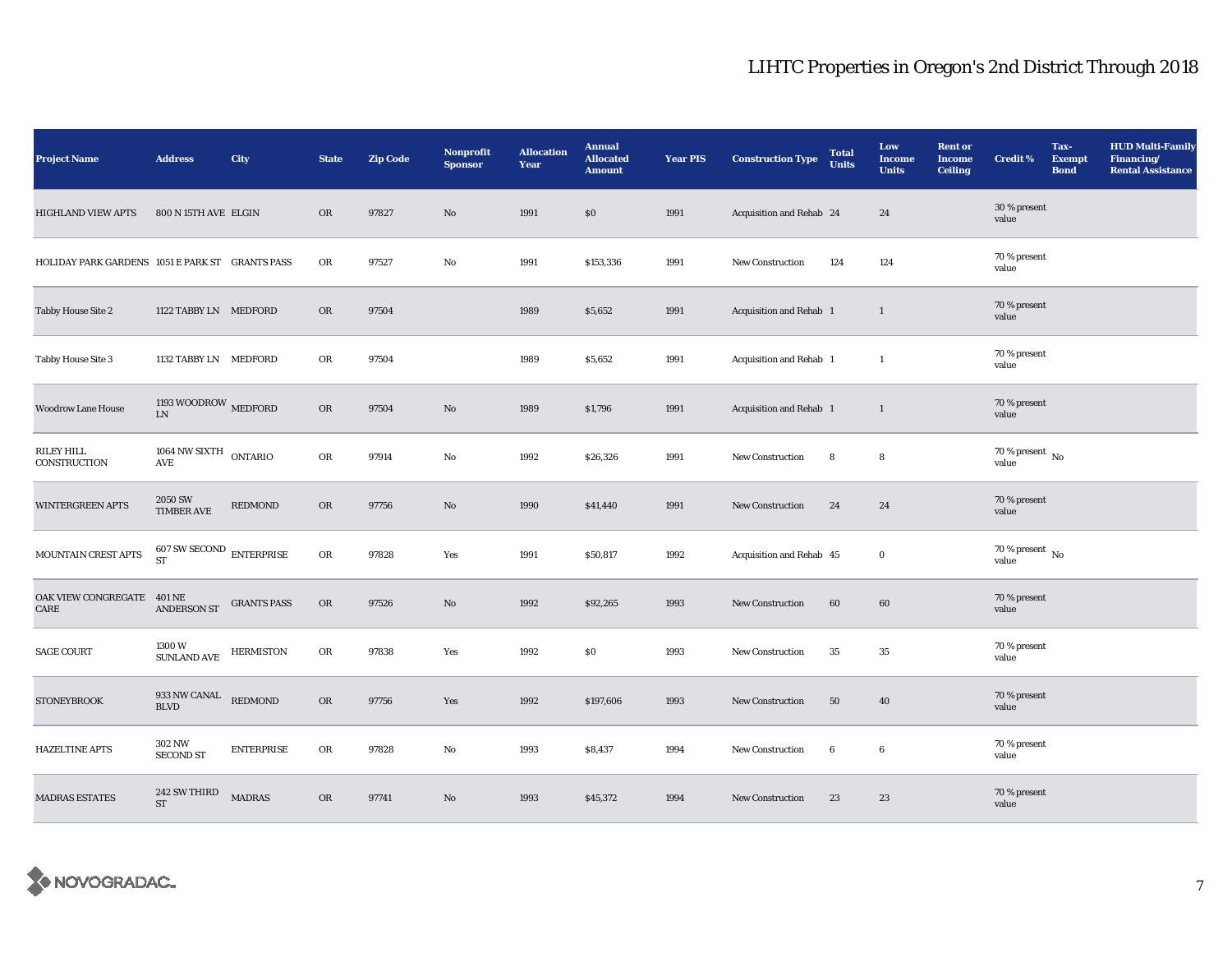| <b>Project Name</b>                       | <b>Address</b>                         | City               | <b>State</b> | <b>Zip Code</b> | <b>Nonprofit</b><br><b>Sponsor</b> | <b>Allocation</b><br>Year | <b>Annual</b><br><b>Allocated</b><br><b>Amount</b> | <b>Year PIS</b> | <b>Construction Type</b> | <b>Total</b><br><b>Units</b> | Low<br><b>Income</b><br><b>Units</b> | <b>Rent or</b><br><b>Income</b><br><b>Ceiling</b> | <b>Credit %</b>                  | Tax-<br><b>Exempt</b><br><b>Bond</b> | <b>HUD Multi-Family</b><br>Financing/<br><b>Rental Assistance</b> |
|-------------------------------------------|----------------------------------------|--------------------|--------------|-----------------|------------------------------------|---------------------------|----------------------------------------------------|-----------------|--------------------------|------------------------------|--------------------------------------|---------------------------------------------------|----------------------------------|--------------------------------------|-------------------------------------------------------------------|
| <b>MOUNTAIN GLEN APTS</b>                 | <b>155 PIONEER DR HEPPNER</b>          |                    | OR           | 97836           | $\rm No$                           | 1994                      | \$0\$                                              | 1994            | Acquisition and Rehab 24 |                              | 24                                   |                                                   | 30 % present<br>value            |                                      |                                                                   |
| <b>REDMOND TRIANGLE</b><br><b>HOUSING</b> | 767 NW CANAL REDMOND<br><b>BLVD</b>    |                    | OR           | 97756           |                                    | 1992                      | \$50,000                                           | 1994            | <b>New Construction</b>  | 25                           | 25                                   |                                                   | 70 % present<br>value            |                                      |                                                                   |
| ROGUE VIEW GARDENS                        | 1100<br>FRUITDALE DR GRANTS PASS       |                    | OR           | 97527           | No                                 | 1993                      | \$0                                                | 1994            | New Construction         | 60                           | 60                                   |                                                   | 30 % present<br>value            |                                      |                                                                   |
| <b>WILLOW GLEN</b>                        | 1200 CHERRY<br><b>ST</b>               | CENTRAL POINT OR   |              | 97502           | $\mathbf{N}\mathbf{o}$             | 1992                      | \$0                                                | 1994            | New Construction         | 74                           | 74                                   |                                                   | 70 % present<br>value            |                                      |                                                                   |
| APPLEGATE TRAIL APTS                      | 4520 BRISTOL<br>AVE                    | KLAMATH FALLS OR   |              | 97603           | Yes                                | 1993                      | \$232,954                                          | 1995            | New Construction         | 50                           | 49                                   |                                                   | 70 % present<br>value            |                                      |                                                                   |
| ARIEL GLEN APTS                           | 1700 SE<br>TEMPEST DR                  | ${\tt BEND}$       | $_{\rm OR}$  | 97702           | Yes                                | 1993                      | \$277,872                                          | 1995            | <b>New Construction</b>  | 70                           | 70                                   |                                                   | 70 % present<br>value            |                                      |                                                                   |
| <b>HARBECK VILLAGE</b>                    | 1760 HARBECK<br>RD                     | <b>GRANTS PASS</b> | OR           | 97527           | Yes                                | 1994                      | \$308,459                                          | 1995            | <b>New Construction</b>  | 48                           | 48                                   |                                                   | 70 % present<br>value            |                                      |                                                                   |
| <b>HEALY HEIGHTS</b>                      | <b>1900 NE BEAR</b><br><b>CREEK RD</b> | ${\tt BEND}$       | OR           | 97701           | Yes                                | 1993                      | \$404,587                                          | 1995            | New Construction         | 70                           | 70                                   |                                                   | 70 % present<br>value            |                                      |                                                                   |
| HILLCREST APTS                            | 154 SUNSET DR ONTARIO                  |                    | OR           | 97914           | No                                 | 1994                      | \$68,340                                           | 1995            | <b>New Construction</b>  | 28                           | 28                                   |                                                   | 70 % present<br>value            |                                      |                                                                   |
| <b>MADISON APTS</b>                       | 950 SW<br><b>MADISON ST</b>            | <b>MADRAS</b>      | OR           | 97741           | Yes                                | 1994                      | \$67,204                                           | 1995            | <b>New Construction</b>  | 30                           | 30                                   |                                                   | 70 % present<br>value            |                                      |                                                                   |
| <b>MORROW ESTATES</b>                     | 327 NE<br>MARSHALL<br><b>LOOP</b>      | <b>BOARDMAN</b>    | OR           | 97818           | Yes                                | 1993                      | \$180,000                                          | 1995            | <b>New Construction</b>  | 40                           | 40                                   |                                                   | 70 % present<br>value            |                                      |                                                                   |
| RIVERSIDE APTS (HOOD<br>RIVER)            | 1600 NINTH CT HOOD RIVER               |                    | OR           | 97031           | Yes                                | 1995                      | \$172,279                                          | 1995            | New Construction         | 26                           | 26                                   |                                                   | 70 % present<br>value            |                                      |                                                                   |
| <b>TAMARACK COURT</b>                     | 1613 21ST ST                           | <b>LA GRANDE</b>   | OR           | 97850           | Yes                                | 1995                      | \$87,816                                           | 1995            | New Construction         | 32                           | 32                                   |                                                   | 30 % present $\rm\,Yes$<br>value |                                      |                                                                   |

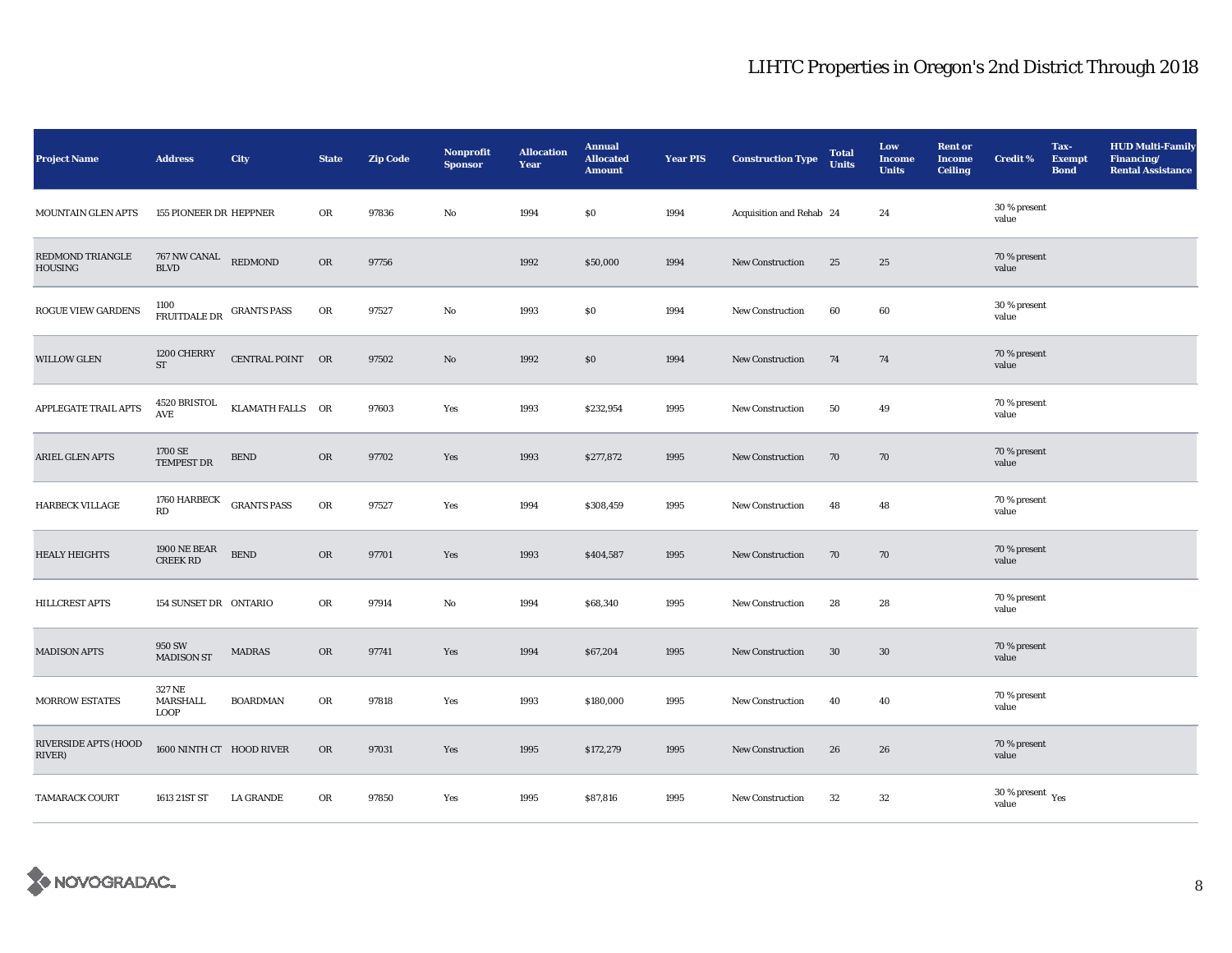| <b>Project Name</b>                                            | <b>Address</b>                            | City             | <b>State</b> | <b>Zip Code</b> | Nonprofit<br><b>Sponsor</b> | <b>Allocation</b><br>Year | <b>Annual</b><br><b>Allocated</b><br><b>Amount</b> | <b>Year PIS</b> | <b>Construction Type</b> | <b>Total</b><br><b>Units</b> | Low<br><b>Income</b><br><b>Units</b> | <b>Rent or</b><br><b>Income</b><br><b>Ceiling</b> | <b>Credit %</b>                    | Tax-<br><b>Exempt</b><br><b>Bond</b> | <b>HUD Multi-Family</b><br>Financing/<br><b>Rental Assistance</b> |
|----------------------------------------------------------------|-------------------------------------------|------------------|--------------|-----------------|-----------------------------|---------------------------|----------------------------------------------------|-----------------|--------------------------|------------------------------|--------------------------------------|---------------------------------------------------|------------------------------------|--------------------------------------|-------------------------------------------------------------------|
| <b>BARNETT TOWNHOMES</b>                                       | 1852 E BARNETT $\,$ MEDFORD<br>RD         |                  | OR           | 97504           | Yes                         | 1994                      | \$648,856                                          | 1996            | New Construction         | 82                           | 82                                   |                                                   | 70 % present<br>value              |                                      |                                                                   |
| <b>BELLA VISTA</b>                                             | 1650 HOPE AVE HOOD RIVER                  |                  | OR           | 97031           | Yes                         | 1995                      | \$206,944                                          | 1996            | New Construction         | 28                           | 28                                   |                                                   | 70 % present<br>value              |                                      |                                                                   |
| <b>HAILEY PLACE APTS</b>                                       | 600 SW 30TH ST PENDLETON                  |                  | OR           | 97801           | Yes                         | 1996                      | \$361,442                                          | 1997            | <b>New Construction</b>  | 48                           | 48                                   |                                                   | 70 % present<br>value              |                                      |                                                                   |
| <b>MISSION CREEK</b>                                           | 51 UMATILLA<br><b>LOOP</b>                | <b>PENDLETON</b> | OR           | 97801           | Yes                         | 1995                      | \$357,426                                          | 1997            | <b>New Construction</b>  | 58                           | 58                                   |                                                   | 70 % present<br>value              |                                      |                                                                   |
| PARKVIEW VILLAGE APTS                                          | 986 NW<br>FOURTH ST                       | <b>ONTARIO</b>   | <b>OR</b>    | 97914           | Yes                         | 1996                      | \$348,612                                          | 1997            | <b>New Construction</b>  | 48                           | 48                                   |                                                   | 70 % present<br>value              |                                      |                                                                   |
| RIVERSIDE APTS (PRINEVI) 611 S MAIN ST                         |                                           | PRINEVILLE       | OR           | 97754           | Yes                         | 1995                      | \$173,368                                          | 1997            | New Construction         | 40                           | 40                                   |                                                   | 70 % present<br>value              |                                      |                                                                   |
| <b>SIERRA VISTA APTS</b>                                       | 789 SIERRA DR ONTARIO                     |                  | OR           | 97914           | Yes                         | 1996                      | \$255,000                                          | 1997            | <b>New Construction</b>  | 41                           | 40                                   |                                                   | 70 % present<br>value              |                                      |                                                                   |
| SUNSET APTS (ONTARIO) 82 SUNSET DR  ONTARIO                    |                                           |                  | OR           | 97914           | No                          | 1995                      | \$35,800                                           | 1997            | <b>New Construction</b>  | 9                            | 9                                    |                                                   | 70 % present<br>value              |                                      |                                                                   |
| <b>WEST PARK PLACE APTS</b>                                    | $1750\text{ W TENTH} \quad$ THE DALLES ST |                  | OR           | 97058           | Yes                         | 1996                      | \$186,500                                          | 1997            | New Construction         | 25                           | 25                                   |                                                   | 70 % present<br>value              |                                      |                                                                   |
| WIND RIVER PLACE APTS SIEVERKROPP HOOD RIVER                   | 955<br>DR                                 |                  | OR           | 97031           | No                          | 1995                      | \$197,896                                          | 1997            | <b>New Construction</b>  | 32                           | $32\,$                               |                                                   | 70 % present<br>value              |                                      |                                                                   |
| ASHLEY SENIOR CENTER A $_{\rm BLVD}^{2301\; SISKIYOU}$ ASHLAND |                                           |                  | OR           | 97520           | No                          | 1989                      | \$0                                                | 1998            | New Construction         | 61                           | 61                                   |                                                   | 70 % present $\,$ No $\,$<br>value |                                      |                                                                   |
| <b>CEDARWEST APTS</b>                                          | 825 WATT WAY BEND                         |                  | OR           | 97701           | No                          | 1998                      | \$356,638                                          | 1998            | New Construction         | 121                          | $\bf{0}$                             |                                                   | 30 % present<br>value              |                                      |                                                                   |
| MADRAS FAMILY HOUSINC 375 SW H ST                              |                                           | <b>MADRAS</b>    | <b>OR</b>    | 97741           | Yes                         | 1996                      | \$145,734                                          | 1998            | New Construction         | 24                           | 24                                   |                                                   | $70$ % present $\,$ No $\,$ value  |                                      |                                                                   |

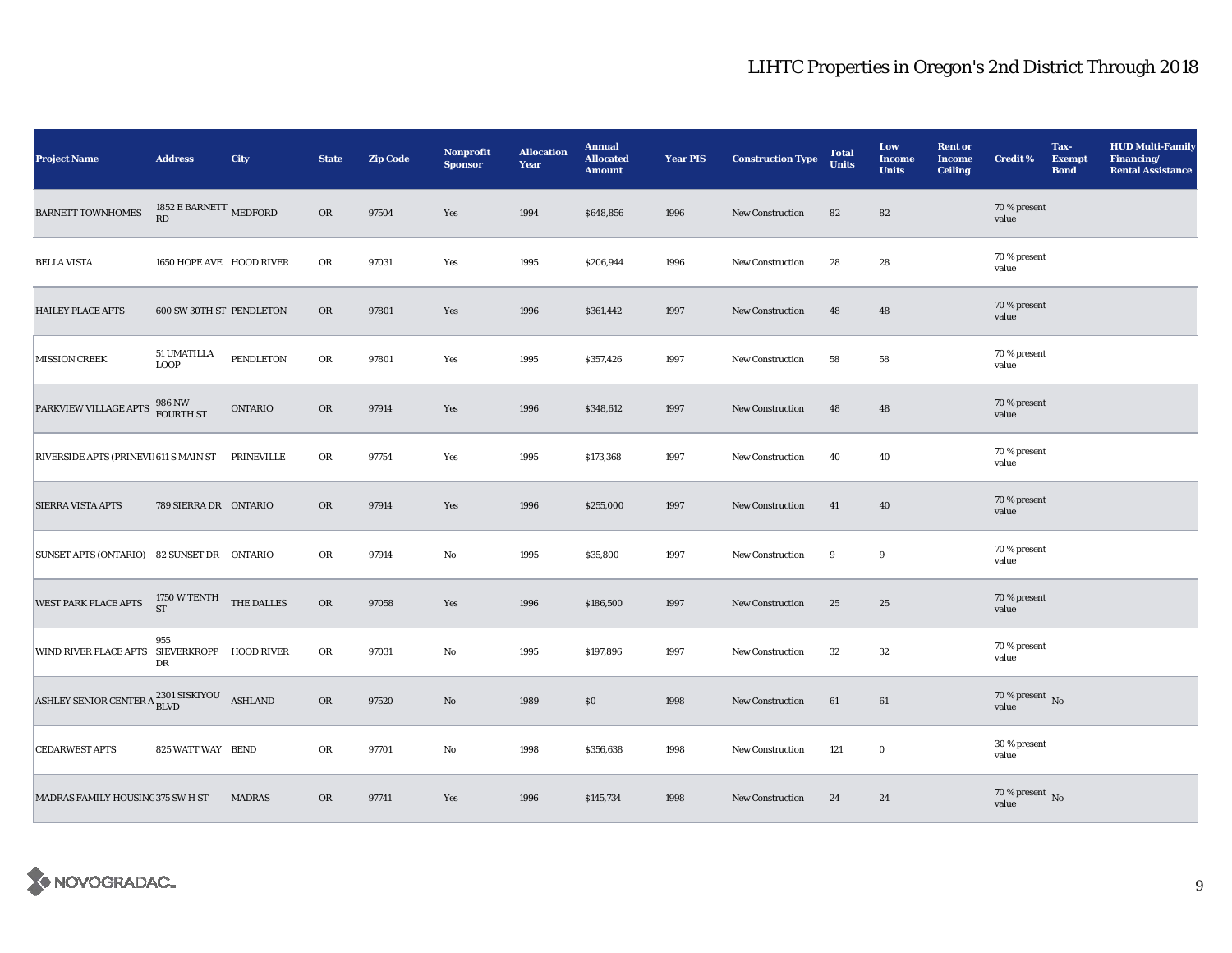| <b>Project Name</b>       | <b>Address</b>                                          | <b>City</b>                       | <b>State</b> | <b>Zip Code</b> | Nonprofit<br><b>Sponsor</b> | <b>Allocation</b><br>Year | <b>Annual</b><br><b>Allocated</b><br><b>Amount</b> | <b>Year PIS</b> | <b>Construction Type</b>              | <b>Total</b><br><b>Units</b> | Low<br><b>Income</b><br><b>Units</b> | <b>Rent or</b><br><b>Income</b><br><b>Ceiling</b> | <b>Credit %</b>                                 | Tax-<br><b>Exempt</b><br><b>Bond</b> | <b>HUD Multi-Family</b><br>Financing/<br><b>Rental Assistance</b> |
|---------------------------|---------------------------------------------------------|-----------------------------------|--------------|-----------------|-----------------------------|---------------------------|----------------------------------------------------|-----------------|---------------------------------------|------------------------------|--------------------------------------|---------------------------------------------------|-------------------------------------------------|--------------------------------------|-------------------------------------------------------------------|
| <b>CHENOWITH RIM APTS</b> | 3640 W 13TH ST THE DALLES                               |                                   | OR           | 97058           | Yes                         | 2000                      | \$94,991                                           | 1999            | Acquisition and Rehab 48              |                              | 48                                   |                                                   | $30$ % present $\,$ $\rm Yes$<br>value          |                                      |                                                                   |
| <b>COLUMBIA VIEW APTS</b> | 1695 OAK ST                                             | <b>HOOD RIVER</b>                 | <b>OR</b>    | 97031           | Yes                         | 1998                      | \$89,000                                           | 1999            | Acquisition and Rehab 48              |                              | 40                                   |                                                   | $70$ % present $\,$ No value                    |                                      |                                                                   |
| COTTONWOOD APTS           | 2 SW MILL ST JOSEPH                                     |                                   | OR           |                 | No                          | 1998                      | \$24,810                                           | 1999            | Acquisition and Rehab 14              |                              | 14                                   |                                                   | 70 % present<br>value                           |                                      |                                                                   |
| PINEVIEW APTS             | 304 W ALDER ST JOSEPH                                   |                                   | <b>OR</b>    | 97846           | No                          | 1998                      | \$52,907                                           | 1999            | Acquisition and Rehab 24              |                              | 24                                   |                                                   | 70 % present<br>value                           |                                      |                                                                   |
| <b>VIEWCREST APTS</b>     | 525 SW 13TH PL HERMISTON                                |                                   | OR           | 97838           | No                          | 1998                      | \$487,584                                          | 1999            | New Construction                      | 64                           | 64                                   |                                                   | 70 % present $\,$ No $\,$<br>value              |                                      |                                                                   |
| <b>APPLEWOOD VILLAGE</b>  | 595 NW 12TH ST HERMISTON                                |                                   | OR           | 97838           | Yes                         | 1999                      | \$372,616                                          | 2000            | New Construction                      | 33                           | $33\,$                               |                                                   | 70 % present $\hbox{~No}$<br>value              |                                      |                                                                   |
| <b>BLUFFS APTS</b>        | 340 SW<br><b>RIMROCK WAY</b>                            | REDMOND                           | OR           | 97756           | No                          | 1999                      | \$146,597                                          | 2000            | Acquisition and Rehab 96              |                              | 96                                   |                                                   | $30\,\%$ present $\,\mathrm{Yes}$ value         |                                      |                                                                   |
| <b>GREEN TREE APTS</b>    | 2310 E Q AVE LA GRANDE                                  |                                   | <b>OR</b>    | 97850           | No                          | 1999                      | \$83,547                                           | 2000            | Acquisition and Rehab 64              |                              | 64                                   |                                                   | 30 % present $\,$ Yes<br>value                  |                                      |                                                                   |
| QUAIL COURT APTS          | $800$ S IMPERIAL $_{\hbox{\small BURNS}}$<br><b>AVE</b> |                                   | ${\rm OR}$   | 97720           | No                          | 1999                      | \$360,000                                          | 2000            | <b>New Construction</b>               | 40                           | 39                                   |                                                   | $70\,\%$ present $\,$ No value                  |                                      |                                                                   |
| <b>STEVENS PLACE</b>      | 1105 STEVENS<br>ST                                      | <b>MEDFORD</b>                    | OR           | 97504           | No                          | 1999                      | \$420,500                                          | 2000            | New Construction                      | 50                           | 50                                   |                                                   | 70 % present $\,$ No $\,$<br>value              |                                      |                                                                   |
| <b>VALLEY PINES APTS</b>  | <b>645 ROYAL AVE MEDFORD</b>                            |                                   | OR           | 97504           | No                          | 1999                      | \$200,382                                          | 2000            | Acquisition and Rehab 120             |                              | 120                                  |                                                   | $30\,\%$ present $\rm\thinspace_{Yes}$<br>value |                                      |                                                                   |
| <b>WEST PARK ORCHARDS</b> | 1711 W 13TH ST THE DALLES                               |                                   | OR           | 97058           | Yes                         | 1998                      | \$184,300                                          | 2000            | New Construction                      | 22                           | 22                                   |                                                   | 70 % present $\hbox{~No}$<br>value              |                                      |                                                                   |
| <b>MASON GROVE</b>        | 1005 NE<br><b>FOURTH AVE</b>                            | <b>MILTON</b><br><b>FREEWATER</b> | OR           | 97862           | No                          | 2000                      | \$360,000                                          | 2001            | Both New Construction 30<br>and $A/R$ |                              | $\boldsymbol{29}$                    |                                                   | $70\,\%$ present $\,\mathrm{Yes}$ value         |                                      |                                                                   |

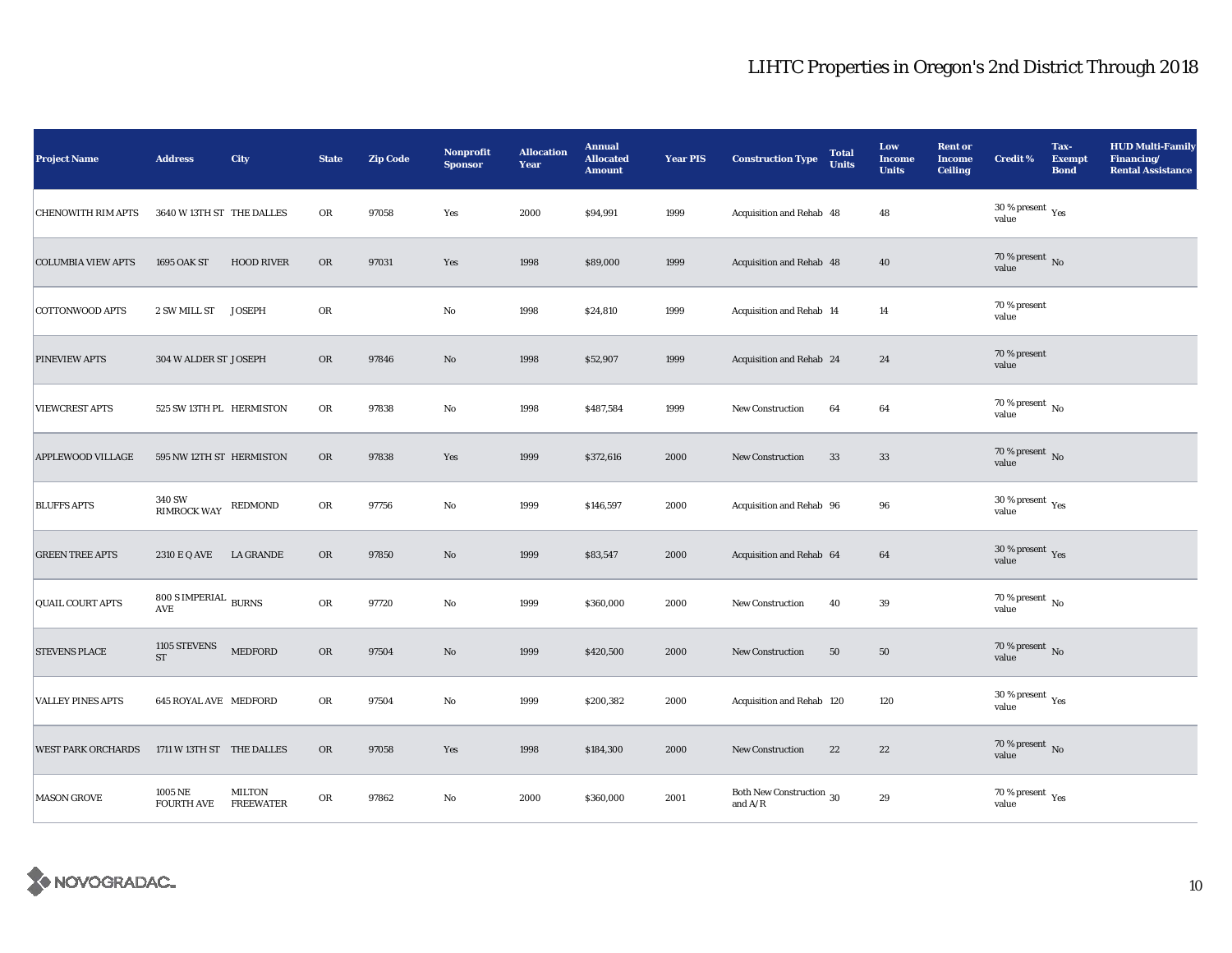| <b>Project Name</b>                           | <b>Address</b>                                                                                                                                                                              | City               | <b>State</b> | <b>Zip Code</b> | Nonprofit<br><b>Sponsor</b> | <b>Allocation</b><br>Year | <b>Annual</b><br><b>Allocated</b><br><b>Amount</b> | <b>Year PIS</b> | <b>Construction Type</b> | <b>Total</b><br><b>Units</b> | Low<br><b>Income</b><br><b>Units</b> | <b>Rent or</b><br><b>Income</b><br><b>Ceiling</b> | <b>Credit %</b>                        | Tax-<br><b>Exempt</b><br><b>Bond</b> | <b>HUD Multi-Family</b><br>Financing/<br><b>Rental Assistance</b> |
|-----------------------------------------------|---------------------------------------------------------------------------------------------------------------------------------------------------------------------------------------------|--------------------|--------------|-----------------|-----------------------------|---------------------------|----------------------------------------------------|-----------------|--------------------------|------------------------------|--------------------------------------|---------------------------------------------------|----------------------------------------|--------------------------------------|-------------------------------------------------------------------|
| <b>SECURITY APTS</b>                          | 130 SW CT AVE PENDLETON                                                                                                                                                                     |                    | OR           | 97801           | Yes                         | 2001                      | \$191,054                                          | 2001            | Acquisition and Rehab 25 |                              | $25\,$                               |                                                   | $70$ % present $\,$ No $\,$ value $\,$ |                                      |                                                                   |
| <b>EASTLAKE VILLAGE</b>                       | 675 NE<br><b>BELLEVUE DR</b>                                                                                                                                                                | <b>BEND</b>        | OR           | 97701           | Yes                         | 2001                      | \$500,000                                          | 2002            | New Construction         | 56                           | 56                                   |                                                   | $70$ % present $\,$ No value           |                                      |                                                                   |
| <b>GOODWIN COURT</b>                          | 238 S MAIN ST PENDLETON                                                                                                                                                                     |                    | <b>OR</b>    | 97801           | No                          | 2001                      | \$355,096                                          | 2002            | New Construction         | 26                           | 25                                   |                                                   | $70$ % present $\,$ No value           |                                      |                                                                   |
| THE COMMODORE APTS II 312 CT ST               |                                                                                                                                                                                             | THE DALLES         | OR           | 97058           | No                          | 2001                      | \$487,779                                          | 2003            | Acquisition and Rehab 24 |                              | 23                                   |                                                   | $70$ % present $\,$ No $\,$<br>value   |                                      |                                                                   |
| <b>HACIENDA WEST APTS</b>                     | 515 SW 13TH PL HERMISTON                                                                                                                                                                    |                    | <b>OR</b>    | 97838           | Yes                         | 2002                      | \$320,000                                          | 2003            | <b>New Construction</b>  | 32                           | $32\,$                               |                                                   | $70$ % present $\,$ No value           |                                      |                                                                   |
| RIDGEVIEW COMMONS                             | $\begin{tabular}{ll} \multicolumn{2}{c}{-} & \multicolumn{2}{c}{\textbf{PRINEVILLE}}\\ \multicolumn{2}{c}{\textbf{RIDGEVIEW CT}} & \multicolumn{2}{c}{\textbf{PRINEVILLE}}\\ \end{tabular}$ |                    | OR           | 97754           | No                          | 2002                      | \$470,001                                          | 2003            | <b>New Construction</b>  | 40                           | 40                                   |                                                   | 70 % present $\,$ No $\,$<br>value     |                                      |                                                                   |
| <b>TAMARACK VILLAGE</b>                       | 555 N LARCH ST SISTERS                                                                                                                                                                      |                    | OR           | 97759           | Yes                         | 2002                      | \$420,100                                          | 2003            | <b>New Construction</b>  | 33                           | $33\,$                               |                                                   | $70$ % present $\,$ No value           |                                      |                                                                   |
| <b>CRESTVIEW COMMONS</b>                      | 3900 HILYARD<br>AVE                                                                                                                                                                         | KLAMATH FALLS OR   |              | 97603           | No                          | 2003                      | \$550,000                                          | 2004            | <b>New Construction</b>  | 64                           | 63                                   |                                                   | $70$ % present $\,$ No value           |                                      |                                                                   |
| INDIAN CREEK VILLAGE 1585 NINTH CT HOOD RIVER |                                                                                                                                                                                             |                    | <b>OR</b>    | 97031           | $\mathbf{N}\mathbf{o}$      | 2003                      | \$93,477                                           | 2004            | Acquisition and Rehab 56 |                              | ${\bf 56}$                           |                                                   | $70$ % present $\,$ No value           |                                      |                                                                   |
| <b>JASMINE PARK I</b>                         | <b>501 NE</b><br><b>ANDERSON ST</b>                                                                                                                                                         | <b>GRANTS PASS</b> | OR           | 97526           | No                          | 2002                      | \$455,574                                          | 2004            | <b>New Construction</b>  | 43                           | 43                                   |                                                   | $70$ % present $\,$ No $\,$<br>value   |                                      |                                                                   |
| <b>LILAC MEADOW PHASE II</b>                  | $3013$ $$\tt CUMMINGS~LN$$ $$\tt MEDFORD$$                                                                                                                                                  |                    | OR           | 97501           | Yes                         | 2003                      | \$494,213                                          | 2004            | New Construction         | 42                           | 42                                   |                                                   | $70\,\%$ present $\,$ No value         |                                      |                                                                   |
| <b>LINKS</b>                                  | 310 KLICKITAT<br>ST                                                                                                                                                                         | <b>UMATILLA</b>    | OR           | 97882           | No                          | 2002                      | \$91,892                                           | 2004            | New Construction         | 24                           | 24                                   |                                                   | 70 % present $\,$ No $\,$<br>value     |                                      |                                                                   |
| <b>ARIEL SOUTH APTS</b>                       | 1707 SE<br><b>TEMPEST DR</b>                                                                                                                                                                | <b>BEND</b>        | OR           | 97702           | Yes                         | 2005                      | \$272,230                                          | 2005            | Acquisition and Rehab 97 |                              | 97                                   |                                                   | $30\,\%$ present $\,$ No value         |                                      |                                                                   |